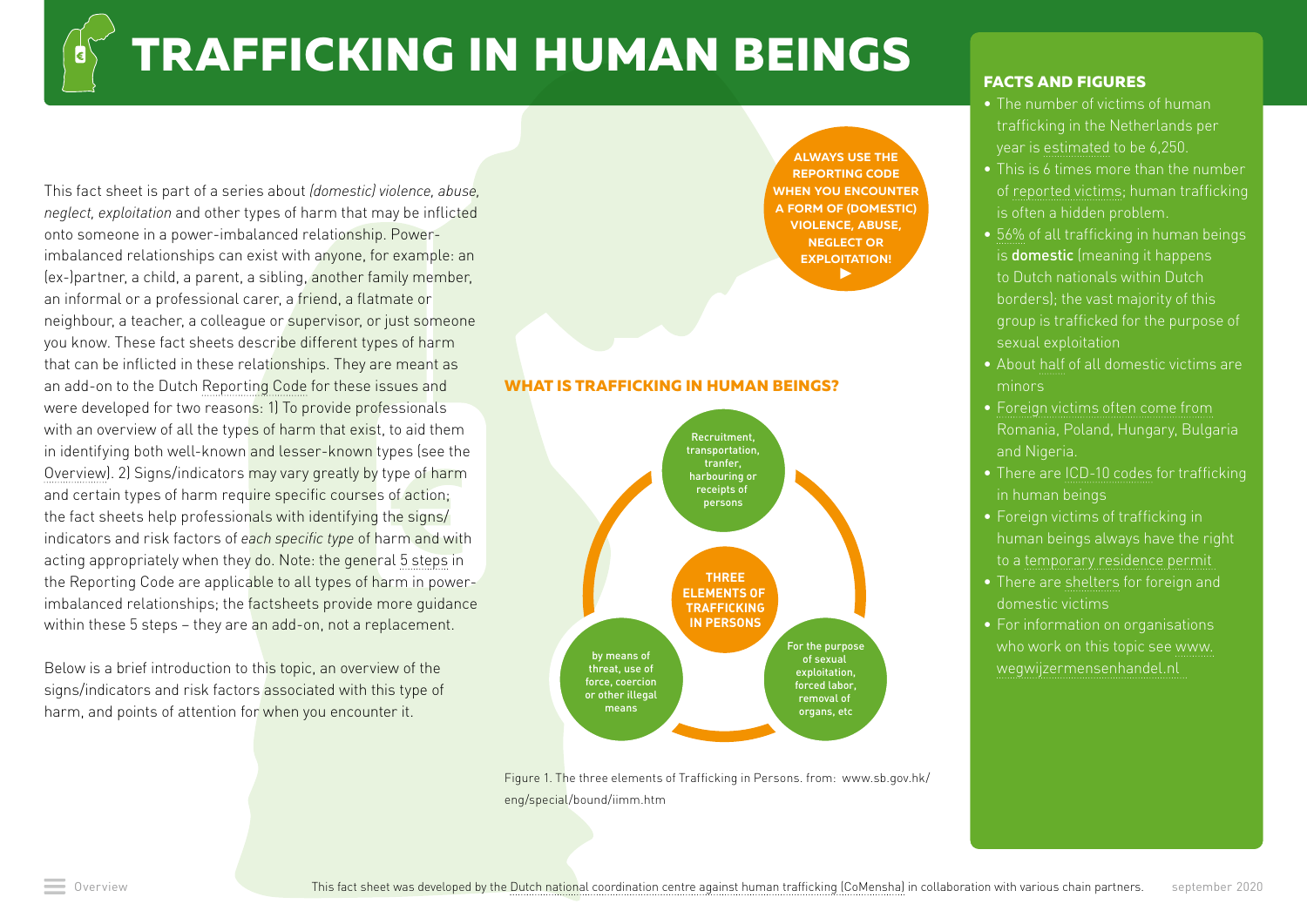# TRAFFICKING IN HUMAN BEINGS

In the Netherlands, [human trafficking](https://www.comensha.nl/pagina/wat-is-mensenhandel) (or 'trafficking in human beings' or 'trafficking in person') is understood to mean:

- •what: recruiting (for work), transporting or housing someone,
- •how: using coercion, violence, deception or abuse of a vulnerable position (such as with children or people with a mental disability),
- the goal: to reduce or not pay out someone's income (*exploitation*).

This takes place in the sex industry, as well as in many other labour sectors (such as agriculture, construction, domestic work, forced begging or [crime](https://hetccv.nl/fileadmin/Bestanden/Onderwerpen/Multiprobleem_gezin/factsheet_Aanpak_Criminele_kinderuitbuiting.pdf) (e.g. forced [cannabis cultivation](https://www.beke.nl/doc/2012/download_Oosterse_teelt.pdf) or drug dealing). [Organ trafficking](https://www.politie.nl/binaries/content/assets/politie/algemeen/publicaties-archief/orgaanhandel-en-mensenhandel-in-nederland-en-europa.pdf) and [forced surrogacy](https://www.nationaalrapporteur.nl/binaries/mensenhandel-met-het-oogmerk-van-orgaanverwijdering-en-gedwongen-commercieel-draagmoederschap-(2012)_tcm23-34769.pdf) are also forms of trafficking in human beings. Human trafficking can take place across borders or within the Netherlands ('domestic human trafficking'). Domestic human traffickers for the purpose of sexual exploitation are often called 'loverboys' in the Netherlands (although we believe this term to be too euphemistic).

### **POSSIBLE SIGNS/INDICATORS: HOW TO IDENTIFY IT All forms**

- there is usually a companion with the person
- •vague explanations for injuries
- •threats (to the victim him- or herself or to relatives, e.g. younger sisters or parents)
- •work related health problems (e.g. accidents at work in construction and multiple pregnancies, abortions, STIs or vaginal and genital complaints in sex work)
- •psychosomatic health problems (psychological complaints that express themselves physically)
- •drug/alcohol addiction
- •tattoos of the human trafficker (such as the name or an icon)

### **Trafficking in human beings WITHIN borders (origin and destination country are the same)**

- •increasing isolation from family/friends + dependency on others
- •suddenly having a lot of money / other clothing
- •behavioural changes
- •extortion (e.g. with movies)
- •deteriorating school or work performance

#### **TRAFFICKING IN HUMAN BEINGS ACROSS BORDERS:**

- •living in the workplace
- •passport not in own possession
- •did not arrange one's own travel
- •work address not known
- •accrued 'debts' (not really debts, but the traffickers say they have debts for the travel arrangements and possibly other matters) •being undocumented

#### **RISK FACTORS: WHO IS EXTRA VULNERABLE?**

Previous victims of (sexual) violence, persons with psychological complaints (such as [mild intellectual disabilities](https://www.kenniscentrumlvb.nl/kennis-ontwikkelen/project-loverboyslachtoffers-lvb-ggz/slachtofferschap-van-mensenhandel-loverboyproblematiek)), originating from multi-problem or broken families, orphans, low self-esteem, homelessness, history of violence or trauma / youth support past, refugees / undocumented people, poverty, being easy to influence, age 12-24 years, LHBTI+ (for boys).

### **ADVICE/REPORTING**

For advice, for reporting victims or perpetrators, and/or for referring call:

- ["Safe at Home" in Dutch, it is the](https://veiligthuis.nl/)  [organization in the Netherlands for](https://veiligthuis.nl/)  [advice on, referrals to and reporting](https://veiligthuis.nl/)  [of any type of \(domestic\) violence,](https://veiligthuis.nl/)  [abuse, neglect or exploitation, or](https://veiligthuis.nl/)  [other types of harm in power-imbal](https://veiligthuis.nl/)[anced relationships\). Telephone: 0800](https://veiligthuis.nl/)  [20 00, free of charge and always open](https://veiligthuis.nl/)  [\(24 hours per day, 7 days a week\). It is](https://veiligthuis.nl/)  [to call for advice or information only,](https://veiligthuis.nl/)  [without reporting someone.](https://veiligthuis.nl/)
- [centre against human trafficking](http://www.comensha.nl/)  [\(CoMensha\),](http://www.comensha.nl/) telephone 033 44 81 186
- 

In case of acute danger call the emergency services at the phone number 112.

## **MORE INFORMATION**

See the Sources.

#### **DUTCH TRANSLATION** See [here](https://www.huiselijkgeweld.nl/vormen/mensenhandel).